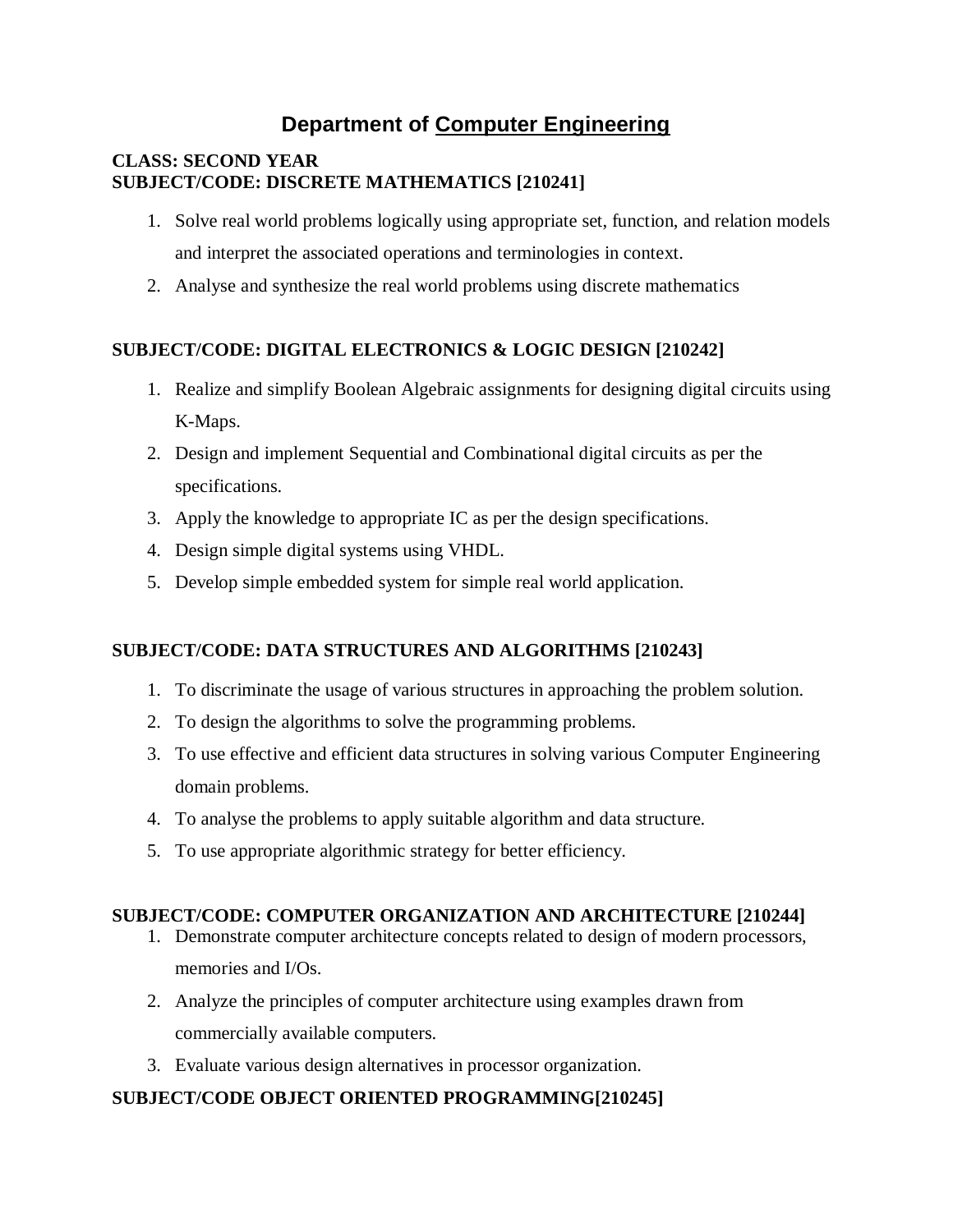- 1. Analyse the strengths of object oriented programming.
- 2. Design and apply OOP principles for effective programming.
- 3. Develop programming application using object oriented programming language C++.
- 4. Percept the utility and applicability of OOP.

# **SUBJECT/CODE: ENGINEERING MATHEMATICS III [207003]**

- 1. Solve higher order linear differential equation using appropriate techniques for modeling and analyzing electrical circuits.
- 2. Solve problems related to Fourier transform, Z-Transform and applications to Signal and Image processing.
- 3. Apply statistical methods like correlation, regression analysis and probability theory for analysis and prediction of a given data as applied to machine intelligence.
- 4. Perform vector differentiation and integration to analyze the vector fields and apply to compute line, surface and volume integrals.
- 5. Analyze conformal mappings, transformations and perform contour integration of complex functions required in Image processing, Digital filters and Computer graphics.

# **SUBJECT/CODE: COMPUTER GRAPHICS [210251]**

- 1. Apply mathematics and logic to develop Computer programs for elementary graphic operations
- 2. Develop scientific and strategic approach to solve complex problems in the domain of Computer Graphics
- 3. Develop the competency to understand the concepts related to Computer Vision and Virtual reality
- 4. Apply the logic to develop animation and gaming programs

# **SUBJECT/CODE: ADVANCED DATA STRUCTURES [210252]**

- 1. To apply appropriate advanced data structure and efficient algorithms to approach the problems of various domain.
- 2. To design the algorithms to solve the programming problems.